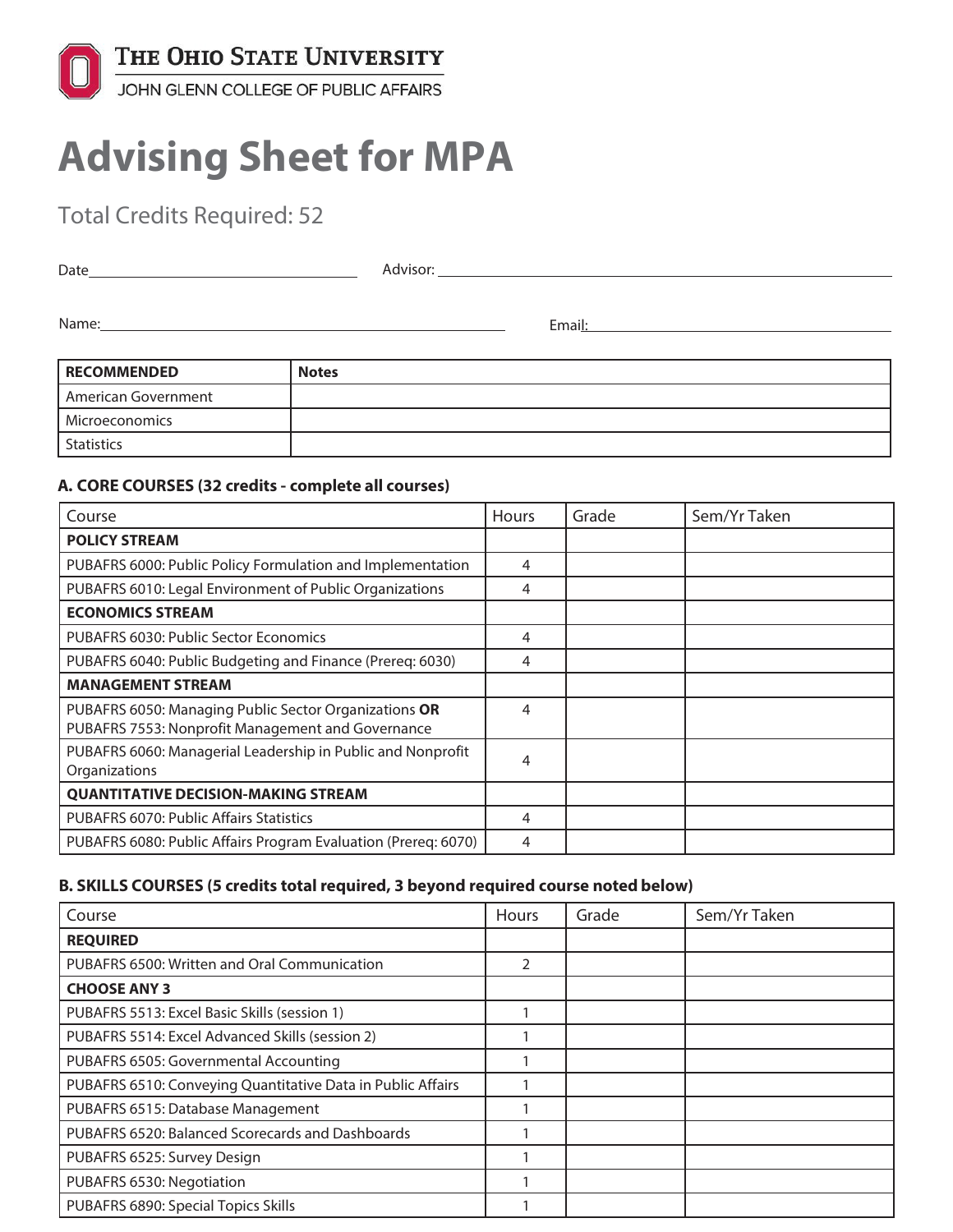

## **C. ELECTIVE COURSES (12 credits required from the following list<sup>i</sup> )**

Courses are separated by general area of relevance for the purposes of transparency for students. Not all courses are offered regularly. Students need not take courses from each subcategory and may take multiple courses from any category. Specific courses are not repeatable.

| Course                                                                                | Hours          | Grade | Sem/Yr Taken |
|---------------------------------------------------------------------------------------|----------------|-------|--------------|
| <b>POLICY RELATED</b>                                                                 |                |       |              |
| PUBAFRS 5240: Race and Public Policy in the United States                             | $\overline{3}$ |       |              |
| PUBAFRS 5250: Poverty, Inequality, and Public Policy                                  | 3              |       |              |
| PUBAFRS 5506: Administration of Criminal Justice Policy                               | 3              |       |              |
| PUBAFRS 5600: Science, Engineering, and Public Policy                                 | 3              |       |              |
| PUBAFRS 5700: Rebuilding Failed and Weak States                                       | 3              |       |              |
| PUBAFRS 5750: Public Policy: The Business-Government<br>Relationship                  | 3              |       |              |
| PUBAFRS 5890: US Food Policy                                                          | $\overline{3}$ |       |              |
| PUBAFRS 5895: Food Insecurity, Food Assistance Programming<br>and Policy in the U.S.  | 3              |       |              |
| PUBAFRS 7503: Higher Education Policy for Public Leaders                              | $\overline{3}$ |       |              |
| PUBAFRS 7505: Wicked Policy Problems                                                  | 3              |       |              |
| PUBAFRS 7507: Criminal Justice Policy                                                 | 3              |       |              |
| <b>ECONOMICS RELATED</b>                                                              | 3              |       |              |
| PUBAFRS 5900: Food System Planning and the Economy                                    | 3              |       |              |
| PUBAFRS 7531: Economic Development Policy                                             | 3              |       |              |
| PUBAFRS 7534: Privatization                                                           | 3              |       |              |
| PUBAFRS 7535: Regulation and Deregulation                                             | 3              |       |              |
| <b>PUBLIC MANAGEMENT RELATED</b>                                                      |                |       |              |
| PUBAFRS 5770: Risk and Decision Analysis                                              | 3              |       |              |
| PUBAFRS 5591: Lobbying and Government Relations                                       | 3              |       |              |
| PUBAFRS 7550: Contract Management                                                     | 3              |       |              |
| PUBAFRS 7554/CRP 6620: Performance Measurement and<br>Management in the Public Sector | 3              |       |              |
| PUBAFRS 7555: Project Management                                                      | 3              |       |              |
| PUBAFRS 7557: Strategy for Public Organizations                                       | 3              |       |              |
| <b>NONPROFIT MANAGEMENT RELATED</b>                                                   |                |       |              |
| PUBAFRS 5590: Fundraising and Philanthropy for Nonprofit Orgs                         | $\mathbf{3}$   |       |              |
| PUBAFRS 5592: Marketing for Nonprofit and Public Orgs                                 | 3              |       |              |
| PUBAFRS 5595: Social Enterprise                                                       | 3              |       |              |
| PUBAFRS 7501/ CRP 6610: Grant Writing in the Public Sector                            | 3              |       |              |
| PUBAFRS 7533: Nonprofit Financial Management                                          | 3              |       |              |
| <b>METHODS RELATED</b>                                                                |                |       |              |
| PUBAFRS 7571: Multivariate Data Analysis for Public Policy and<br>Management          | $\overline{3}$ |       |              |
| PUBAFRS 7572: Policy Simulation and Modeling                                          | $\overline{3}$ |       |              |
| PUBAFRS 7573: Public Affairs Qualitative Methods                                      | $\overline{3}$ |       |              |
| PUBAFRS 7574: Mixed Methods Approaches for Policy-Related<br>Research                 | 3              |       |              |